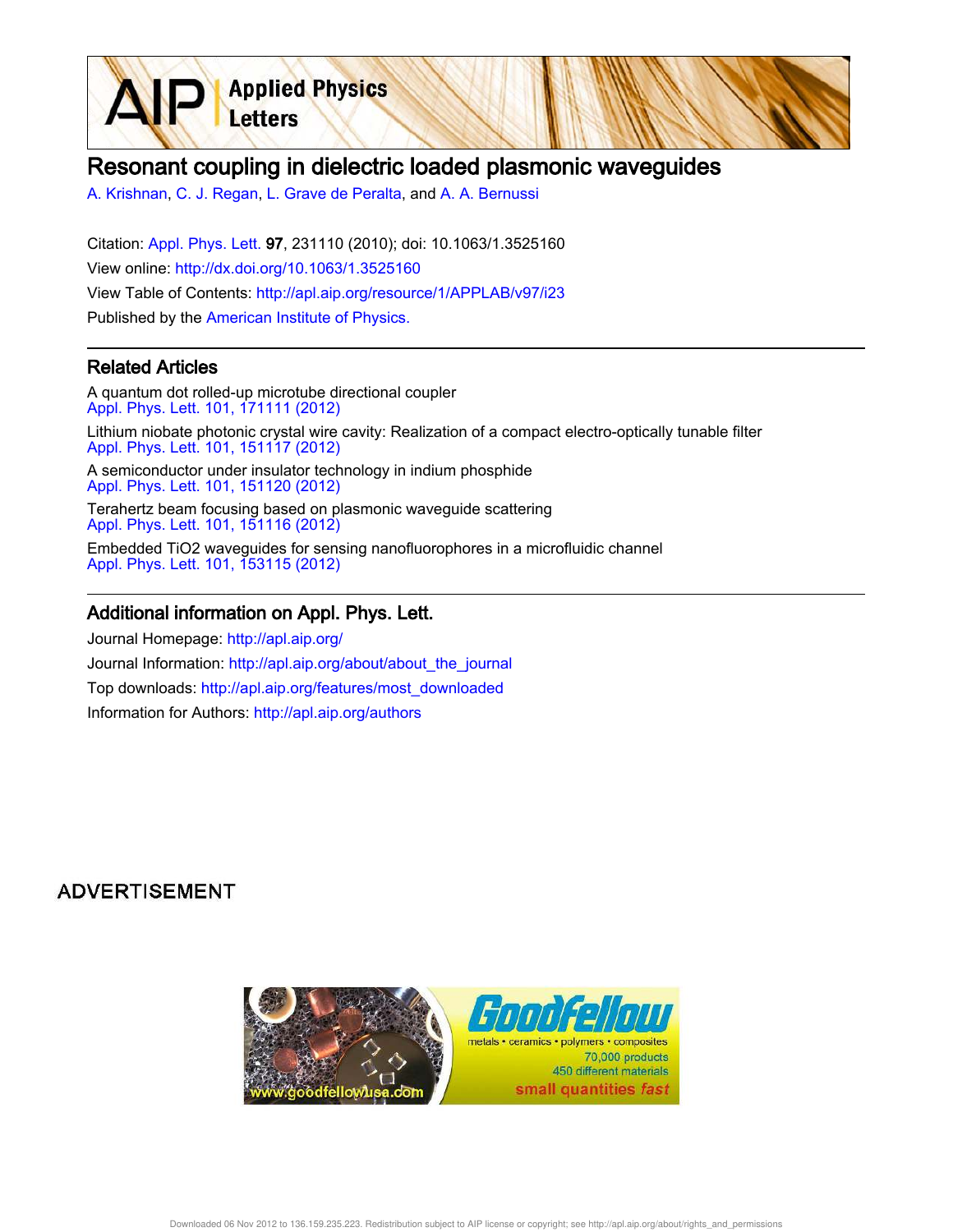# **Resonant coupling in dielectric loaded plasmonic waveguides**

A. Krishnan,<sup>1,2</sup> C. J. Regan,<sup>1,2</sup> L. Grave de Peralta,<sup>1,3</sup> and A. A. Bernussi<sup>1,2,a)</sup><br><sup>1</sup>Department of Electrical and Computer Engineering, Texas Tech University, Lubbock, Texas 79409, USA <sup>2</sup>*Nano Tech Center, Texas Tech University, Lubbock, Texas 79409, USA* <sup>3</sup>*Department of Physics, Texas Tech University, Lubbock, Texas 79409, USA*

(Received 16 July 2010; accepted 16 November 2010; published online 8 December 2010)

Light propagation in dielectric loaded surface plasmon polariton waveguide (DLSPPW) resonant coupling devices operating at visible frequencies was experimentally investigated. The transmission characteristics of these devices were studied by leakage radiation microscopy. We show that a strong coupling between DLSPPWs can be achieved with nanoscale gaps. We demonstrate the operation of compact DLSPPW linear couplers and 3 dB power splitters. The performances of micro-DLSPPW racetrack resonators and signal drop filter are also discussed. © *2010 American Institute of Physics*.  $\left[$ doi:10.1063/1.3525160]

Surface plasmon polaritons (SPPs) are the most effective approach to achieve light confinement and manipulation within the nanoscale.<sup>1,2</sup> Recently, dielectric loaded SPP waveguide (DLSPPW) was proposed as an alternative solution to achieve subwavelength optical confinement.<sup>3</sup> Major advantages of DLSPPWs include simple fabrication procedures, using either optical or electron-beam lithography, and relatively long optical mode propagation lengths when compared to metallic stripe waveguides. DLSPPWs can be potentially used to realize compact resonant coupling SPP devices which are key elements in any optical circuit. This has been addressed to a certain extent in a few recent reports.<sup>4–11</sup> However, further investigation in this research area is a necessary step toward practical realization of compact SPP based photonic integrated circuits.

In this paper, we used leakage radiation microscopy (LRM) to investigate light propagation in DLSPPW straight couplers, 3 dB power splitters, racetrack resonator, and signal drop filters, operating at visible frequencies. LRM is a far-field imaging technique that relies on the leakage of SPP

into the substrate. LRM provides raster free images along with Fourier plane imaging capabilities. $12,13$  Furthermore, LRM is relatively easy to implement and cost effective, particularly when compared to other sophisticated methods such as near-field scanning optical microscopy. We show that efficient coupling between two adjacent DLSPPWs can be achieved with nanoscale gaps. Using the concept of resonant coupling between closely positioned waveguides, we demonstrate compact 3 dB power splitters and linear couplers. We also demonstrate the filtering performance of a compact DL-SPPW resonator and signal drop filter. Our results confirm the potential use of passive resonant coupling SPP components investigated here for optical signal processing applications.

Resonant coupling between adjacent DLSPPWs is achieved by placing the waveguides in close proximity. In order to determine the minimum gap separation between DL-SPPWs, which allows resonant coupling, we used two straight waveguides (parallel line couplers), as illustrated in Fig.  $1(a)$ . The samples consist of a glass substrate covered



FIG. 1. (Color online) Schematics (not to the scale) of DLSPPWs: (a) line-coupler and (c) 3 dB splitter. LRM images of (b) line couplers, with gap separation ranging from  $100$  to  $500$  nm, and (d)  $3$  dB power splitters, with gap separation ranging from 100 to 600 nm. The width of the DLSPPWs was kept constant, w=450 nm.

a)Electronic mail: ayrton.bernussi@ttu.edu.

#### 0003-6951/2010/97(23)/231110/3/\$30.00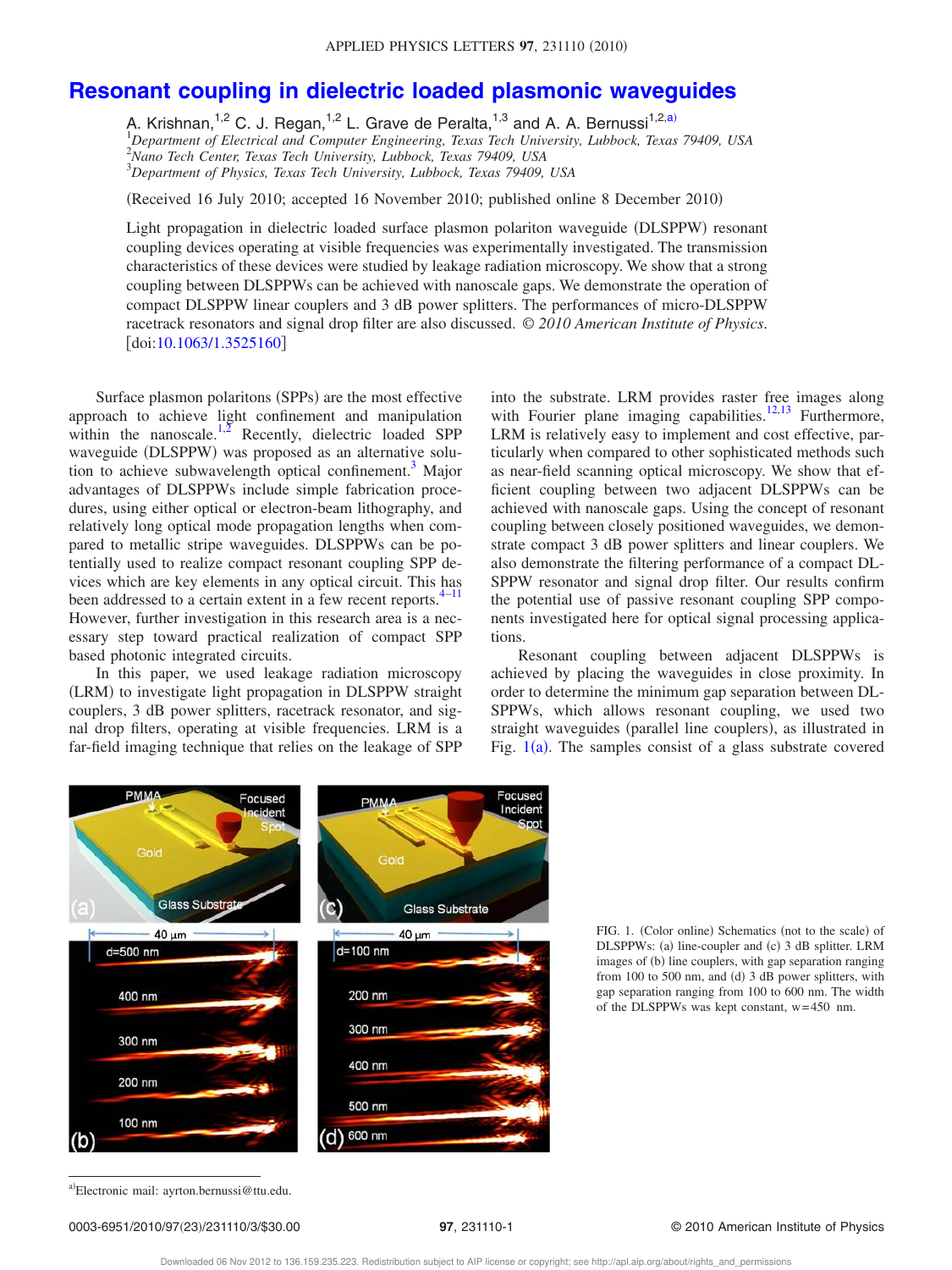with 50 nm thick gold. The waveguides are defined on a 100 nm thick polymethylmethacrylate layer using electron-beam lithography. In order to ensure high coupling efficiencies, the waveguide widths  $(w)$  were fixed at  $w=550$  nm, corresponding to single mode operation for the 632.8 nm wavelength, which was used as the laser excitation source in all experiments described in this work. Several patterns were fabricated with gap spacing (d) between adjacent waveguides ranging from 100 to 500 nm. The length of one of the two waveguides was intentionally designed to be 10  $\mu$ m longer than the other one in order to ensure that the focused incident beam excites only one of the waveguides. The laser was focused on the top of the longer waveguide using a 40X microscope objective lens, and the SPPs were excited by scattering at the waveguide edge. The propagation of SPP guided modes in these waveguides was imaged by collecting the leaked radiation from the substrate using a 100X immersion objective with a numerical aperture of 1.4. LRM images of light propagation through the line couplers with different gaps are shown in Fig.  $1(b)$ . When d=500 nm, no coupling between the adjacent waveguides occurs over 40  $\mu$ m long propagation of SPPs. As the gap is reduced to  $d=400$  nm, a small fraction of the SPPs is coupled to the adjacent waveguide; however, the coupling efficiency is small since the longer waveguide still carries most of the power. As can be clearly observed in Fig.  $1(b)$ , strong mode coupling between the parallel waveguides occurs for  $d < 300$  nm. Similar to optical fibers and planar waveguides, the coupling length in DLSPPWs can be estimated as the distance between the maximum light intensity in one waveguide and the intensity maximum in the adjacent one. It is evident from Fig.  $1(b)$ that the efficient light coupling between adjacent parallel DLSPPWs can be achieved with small gaps of reduced coupling lengths. This analysis is essential to realize complex and compact photonic circuits involving resonant coupling between adjacent DLSPPWs.

One of the key functions in integrated photonic circuits concerns power splitting. Equal power splitting between waveguides is important for signal distribution, routing, and monitoring. Conventional fiber and planar optical splitters are typically based on adiabatic Y-junctions or multimode couplers. Although several power splitters are commercially available, the sizes of these devices are of the order of few cm<sup>2</sup>. Realization of compact power splitters can be achieved using DLSPPWs and this was discussed in Refs. 4 and  $6-8$ . Here, we propose and implement an alternative 3 dB plasmonic power splitter design based on the resonant coupling involving three parallel straight DLSPPWs. Figure  $1(c)$ shows the schematic of the proposed plasmonic 3 dB power splitter. The structure, fabrication parameters, and characterization procedures are similar to those used in Figs.  $1(a)$  and  $1(b)$ . The gap between adjacent waveguides of the 3 dB power splitter was symmetrically varied from 100 to 600 nm. The central waveguide of the 3 dB splitter was intentionally designed to be 10  $\mu$ m longer than the lateral waveguides and it was used as the excitation input waveguide. Figure  $1(d)$  shows the LRM images of SPP propagation in 3 dB power splitters with different waveguide gaps. Similar to the linear coupler shown in Fig.  $1(b)$  when  $d \ge 500$  nm, almost no light coupling is observed between adjacent waveguides. When d=400 nm, clear coupling between adjacent waveguides with  $\sim$  50/50 splitting ratio was observed over the 40  $\mu$ m length of the fabricated waveguides. Similar to



FIG. 2. (Color online) Line profiles and fittings to the data using Eq.  $(1)$  of the line-coupler  $(d=100 \text{ nm})$  and 3 dB splitters  $(d=100 \text{ nm})$  and d  $= 200$  nm) shown in Figs. 1(b) and 1(d), respectively.

the LRM images obtained for the line couplers shown in Fig.  $1(b)$ , further reduction in the gap distance between adjacent waveguides of the 3 dB splitter resulted in shorter coupling lengths. The LRM images shown in Fig.  $1(d)$  reveal splitting power ratios of  $\sim$  50/50 for all 3 dB DLSPPW based splitters with  $d \leq 400$  nm. This confirms the effectiveness of the proposed 3 dB splitter and its potential for on-chip scale applications. However, it should be pointed out here that at the telecommunication wavelengths, further size reduction with the possibility of high density of integration can be achieved with silicon-based DLSPPWs.<sup>11</sup>

In order to provide a quantitative analysis of the coupling length  $(L_c)$  and propagation length  $(L_p)$  of the resonant structures studied here, we performed line profiles in some of the images shown in Figs.  $1(b)$  and  $1(d)$ . Figure 2 shows the line profiles of the line-coupler  $(d=100 \text{ nm})$  and 3 dB power splitters (d=100 nm and d=200 nm).  $L_c$  and  $L_p$  can be determined by fitting the intensity profile  $(I)$  as a function of distance  $(x)$  with the expression<sup>8</sup>

$$
I(x) = I_o \left\{ 1 - \cos \left[ \frac{\pi (x - x_o)}{L_c} \right] \right\} \cdot \exp \left( -\frac{x}{L_p} \right),\tag{1}
$$

where  $I$ <sup> $o$ </sup> and  $x$ <sup> $o$ </sup> are constants. The least squares fittings of the three profiles are also shown in Fig. 2 where a good agreement between data and Eq.  $(1)$  is evident. From the fittings we determined a propagation length  $L_p = 12.6$   $\mu$ m and coupling lengths of 6.3, 4.5, and 6.4  $\mu$ m for the line-coupler with  $d=100$  nm and 3 dB couplers with  $d=100$  nm and d =200 nm, respectively. The obtained coupling lengths are comparable to those reported in Ref. 8 for similar DLSPPWs operating at the telecommunication wavelengths.

Another important function in photonic circuits concerns filtering and routing at specific wavelengths. Add/drop filters, multiplexers, and ring resonators are examples of wavelength selective devices with great significance for optical communications. Although a large number of these devices have been demonstrated over the last few years, and some are also commercially available, they still lack compactness. Among the wavelength selective devices, resonators are of particular importance. Compact resonators can be also realized using plasmonic waveguides. Recently, DLSPPW based ring resonators operating at the telecom wavelength have